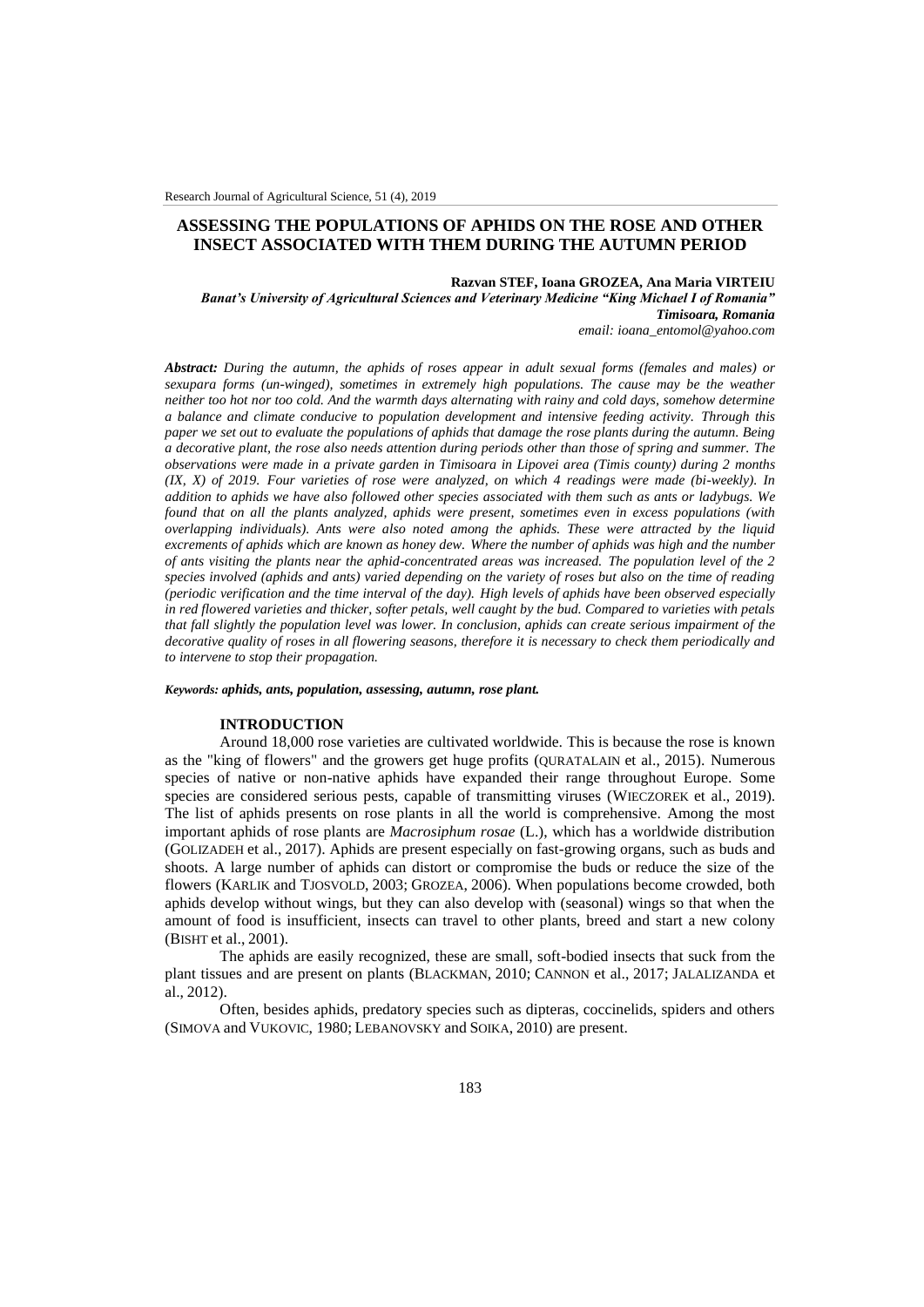The aphids and ants can live in a symbiotic relationship in which both species benefit (STARY, 1966; STADLER and DIXON, 2005). The ants protect the aphids from natural enemies and the aphids secrete the honey dew with which the ants feed (WATANABE et al., 2018).

In most areas of the world, aphids are considered a major problem; in some only in spring and early summer they are considered harmful before the high summer temperatures cause their number to decrease (FLINT, 2013).

### **MATERIAL AND METHODS**

The observations related to the evaluation of the aphid's populations on the roses, as well as other associated insect species, were made in the autumn of 2019, during the months of September and October. The place where the readings were made is located in the north part of the city of Timisoara, in a private garden in Calea Lipovei (figure 1). Our observations were made on 4 varieties of roses: Emeraude D'or (yellow-pink), Ingrid Bergman (bright red, velvety), Chrysler Imperial (normal red) and Glorious (yellow).

The plant checks were carried out bi-weekly by direct readings on shoots, buds and flowers (figure 1).



Figure 1. Moments of observations on rose plants, in a private garden in Timisoara (Timis county)

There were also taken samples of plants with aphids for transport to the laboratory of Diagnosis and Phytosanitary Expertise (DPE) within the USAMVBT King Mihai of Romania. Following the detailed studies in the binocular magnifying glass, the existing species, the forms (stages) of the aphids and the population level were determined (figure 1). To evaluate the number of ants that visited the plants, direct observations were made on the plants.

### **RESULTS AND DISCUSSIONS**

From the observations we can see that the aphids were present on all varieties of rose. The species found in the monitored garden was *Macrosiphum rosae* (rose aphid). Their numerical population level was different from 11 aphids/reading to 148 aphids. In the majority, the aphids were observed in the feeding activity, in the position with the head oriented downwards and the buccal apparatus introduced into the plant tissue of the plant.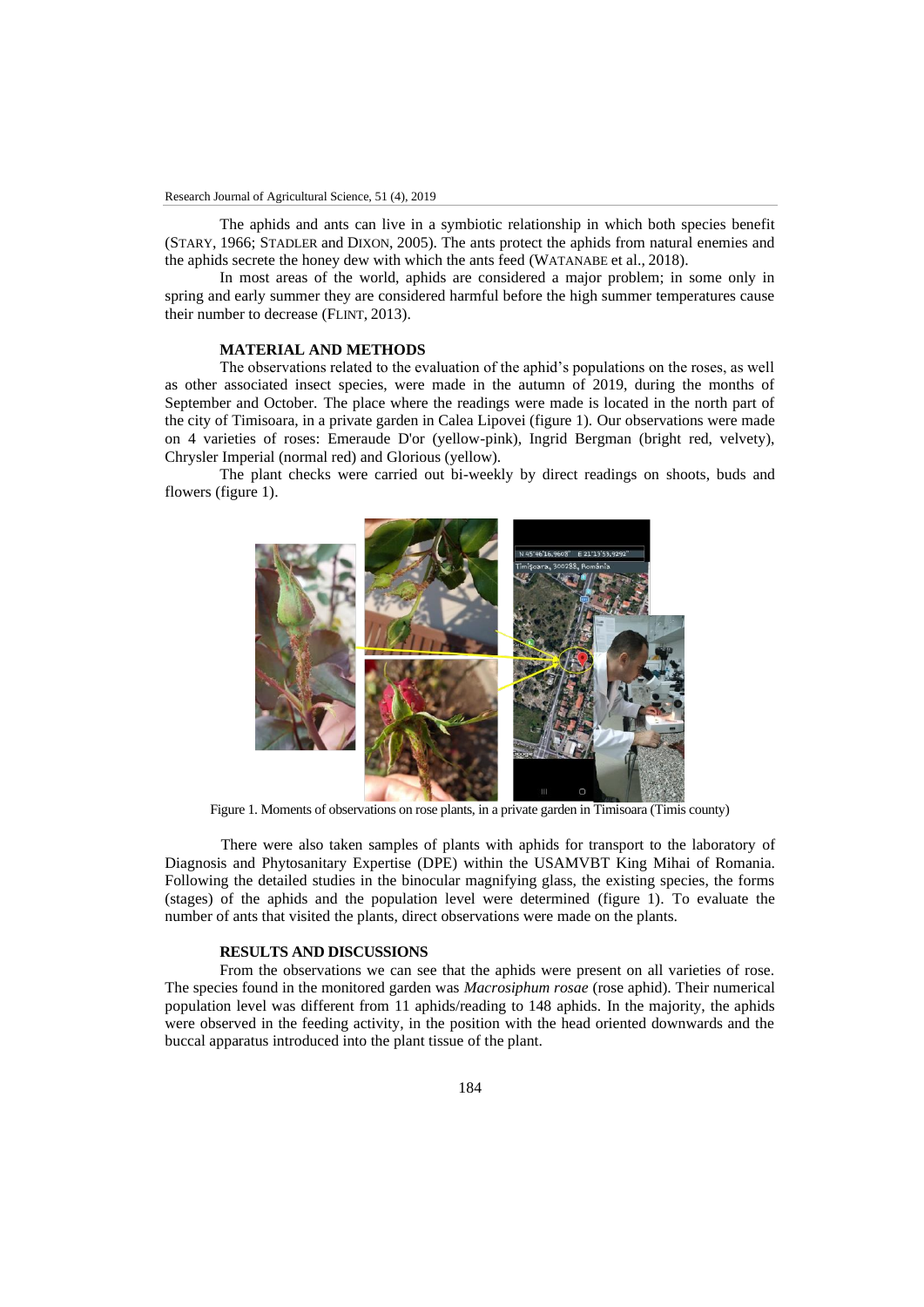Aphid populations were made up of sexual forms (in September and October) and sexupara forms (only in October) (Table 1) (figure 1). These comprised sexupara forms (in both, September and October) and sexual forms (only in October) (Table 1). It seems that the sexupara (non-winged) forms were predominant, perhaps due to the fact that the temperatures were quite high for this period, but also due to the flight capacity (they were only observed at one time in moment of reading on the plants).

At the September readings (R1-R3) the numerical values registered in the population were lower than those of October (R4-R7). They were located in 11-210 individuals (ind.)/2 plants analyzed. Most aphids were quantified in the Ingrid Bergman and Chrysler Imperial varieties. In October, the total values were at the same but much higher on varieties (between 72- 440 ind./plants) (table 1). As a rule, in October, populations decrease numerically due to unpopular weather (colder, colder rain), but this autumn was more atypical due to excessive heat, which led to the development of very large populations.

*Table 1* Population level of aphids on the plants analyzed by the roses (on all four varieties), in autumn 2019

|     |                   | Number of aphids on analyzed plants (2 plants/variety) |           |     |         |        |        |        |  |  |
|-----|-------------------|--------------------------------------------------------|-----------|-----|---------|--------|--------|--------|--|--|
| No. | Variety           |                                                        | September |     | October |        |        |        |  |  |
|     |                   | R1                                                     | R2        | R3  | R4      | R5     | R6     | R.     |  |  |
|     | Emeraude D'or     | 44                                                     | 40        | 126 | 102     | 228*   | $240*$ | 428*   |  |  |
|     | Ingrid Bergman    | 100                                                    | 170       | 210 | $250*$  | $323*$ | $456*$ | 740*   |  |  |
|     | Chrvsler Imperial | 86                                                     | .14       | 160 | $232*$  | 244    | 282*   | 516    |  |  |
|     | Glorious          |                                                        | 20        | 58  | 72      | $100*$ | 88*    | $121*$ |  |  |

| △         | 60.25 | 86.00 | 138.50 | 164.00 | 223.75 | 266.50 | 451.25 |
|-----------|-------|-------|--------|--------|--------|--------|--------|
| S         | 40.55 | 69.07 | 63.80  | 90.05  | 92.36  | 151.34 | 256.37 |
| <b>Sx</b> | 20.27 | 34.54 | 31.90  | 45.03  | 46.18  | 75.67  | 128.18 |
| CV        | 67.30 | 80.31 | 46.06  | 54.91  | 41.28  | 56.79  | 56.81  |
| $Sx\%$    | 33.65 | 40.16 | 23.03  | 27.45  | 20.64  | 28.39  | 28.41  |

*R1-Reading 1:10.09.2019; R2-Reading 2: 17.09.2019; R3-Reading 3:24.09.2019; R4-Reading 4: 1.10.2019; R5-Reading 5:8.10.2019; R6-Reading 6:15.10.2019; R7-Reding 7:22.10.2019;*

*\*Winged aphids present*

The number of aphid colonies did not vary much between varieties and between periodic readings. The average values recorded during the whole period were between 2.75 and 4.50 ind. (table 2). However, the size of each colony differed greatly from one reading to another and from one variety to another.

*Table 2*

|     | Variety           | Number of aphids colonies /2 plants/variety |    |                |         |    |    |    |  |  |
|-----|-------------------|---------------------------------------------|----|----------------|---------|----|----|----|--|--|
| No. |                   | September                                   |    |                | October |    |    |    |  |  |
|     |                   | R1                                          | R2 | R <sub>3</sub> | R4      | R5 | R6 | R7 |  |  |
|     | Emeraude D'or     |                                             |    |                |         |    |    |    |  |  |
|     | Ingrid Bergman    |                                             |    |                |         |    |    |    |  |  |
|     | Chrysler Imperial |                                             |    |                |         |    |    |    |  |  |
|     | Glorious          |                                             |    |                |         |    |    |    |  |  |
|     |                   |                                             |    |                |         |    |    |    |  |  |

Frequency of aphid colonies present on plants in the four rose varieties, in autumn 2019

| v<br>$\Lambda$ | 2.75  | 3.25  | 3.75  | 3.50  | 4.00  | 4.50  | 3.50  |
|----------------|-------|-------|-------|-------|-------|-------|-------|
| S              | . 26  | 1.89  | . 26  | 1.29  | 0.82  | 1.29  | 1.29  |
| <b>Sx</b>      | 0.63  | 0.95  | 0.63  | 0.65  | 0.41  | 0.65  | 0.65  |
| CV             | 45.76 | 58.25 | 33.55 | 36.89 | 20.41 | 28.69 | 36.89 |
| $Sx\%$         | 22.88 | 29.12 | 16.78 | 18.44 | 10.21 | 14.34 | 18.44 |

*R1-Reading 1:10.09.2019; R2-Reading 2: 17.09.2019; R3-Reading 3:24.09.2019; R4-Reading 4: 1.10.2019; R5-Reading 5:8.10.2019; R6-Reading 6:15.10.2019; R7-Reding 7:22.10.2019*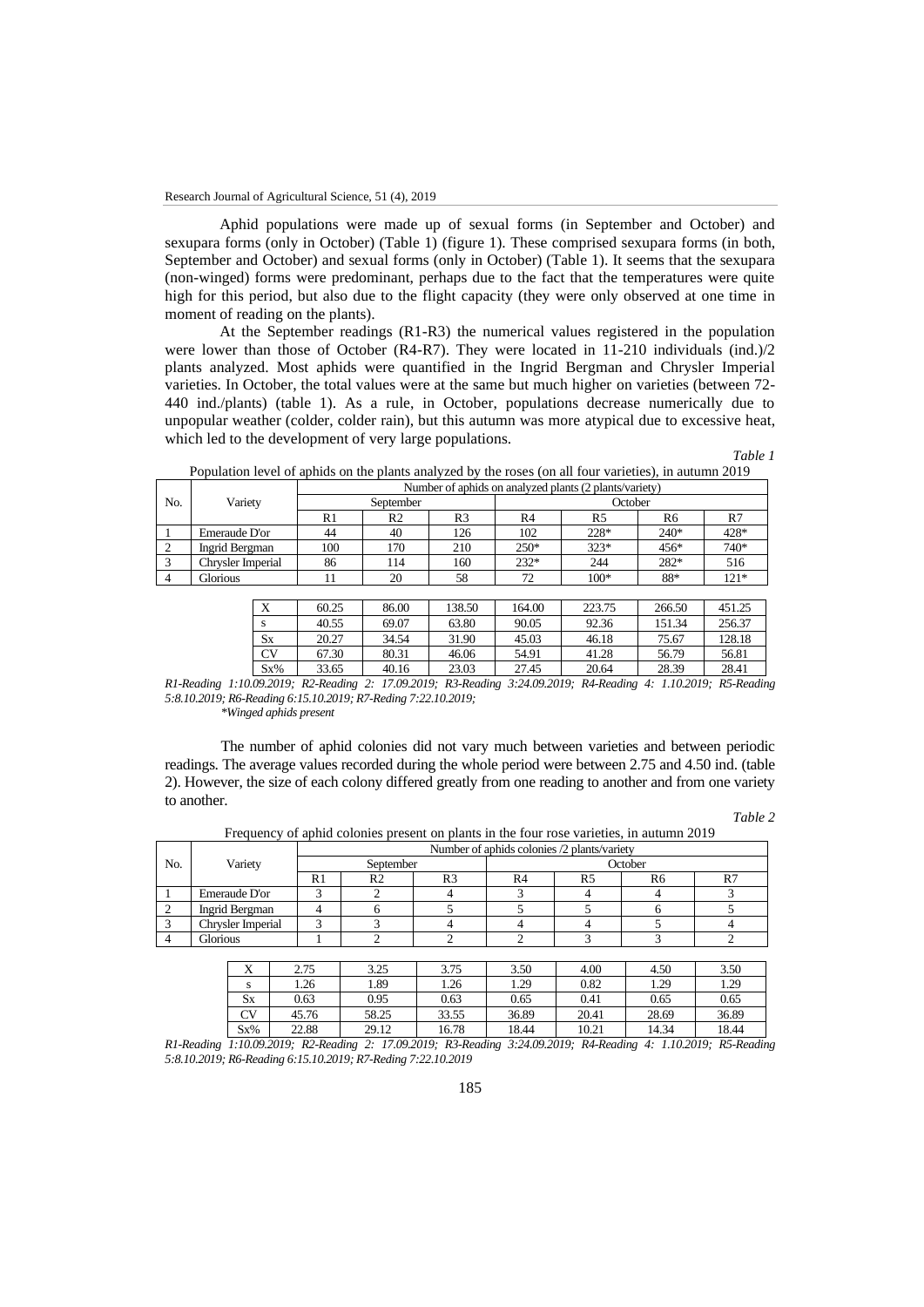#### Research Journal of Agricultural Science, 51 (4), 2019

In almost all organs of the plant, aphids were present, such as the rosette of leaves, young shoots before the formation of the floral bud and shaped flower buds (figure 2). Also, on the underside of the leaves, were observed. On some plants, the aphids overlapped one another, especially on the shoots and at the base of the flower buds (figure 2). Their presence in very large numbers was extremely harmful to the plants, because they were fed continuously (probably only during the light period) by extracting sap. As an immediate effect, the leaf tissue became discolored, then faded; the flower buds did not open and changed their color and the young shoots dried and did not produce flowers. And all these have depreciated the decorative value of the whole plant.



Figure 2. Population of aphids caught on rose plants during periodic readings, on different organs of the plant found in various phenophases; a, rosette of leaves; b, young shoots before the formation of the floral bud; c, and d, shaped flower buds (different varieties)



Figure 3. Population evolution of aphids on different varieties of rose between 10 September and 22 October (2019)

The most affected rose plants were those with flowers (flower buds) of red color (Ingrid Bergman and Chrysler Imperial varieties). Probably because of the sweeter sap and the larger petal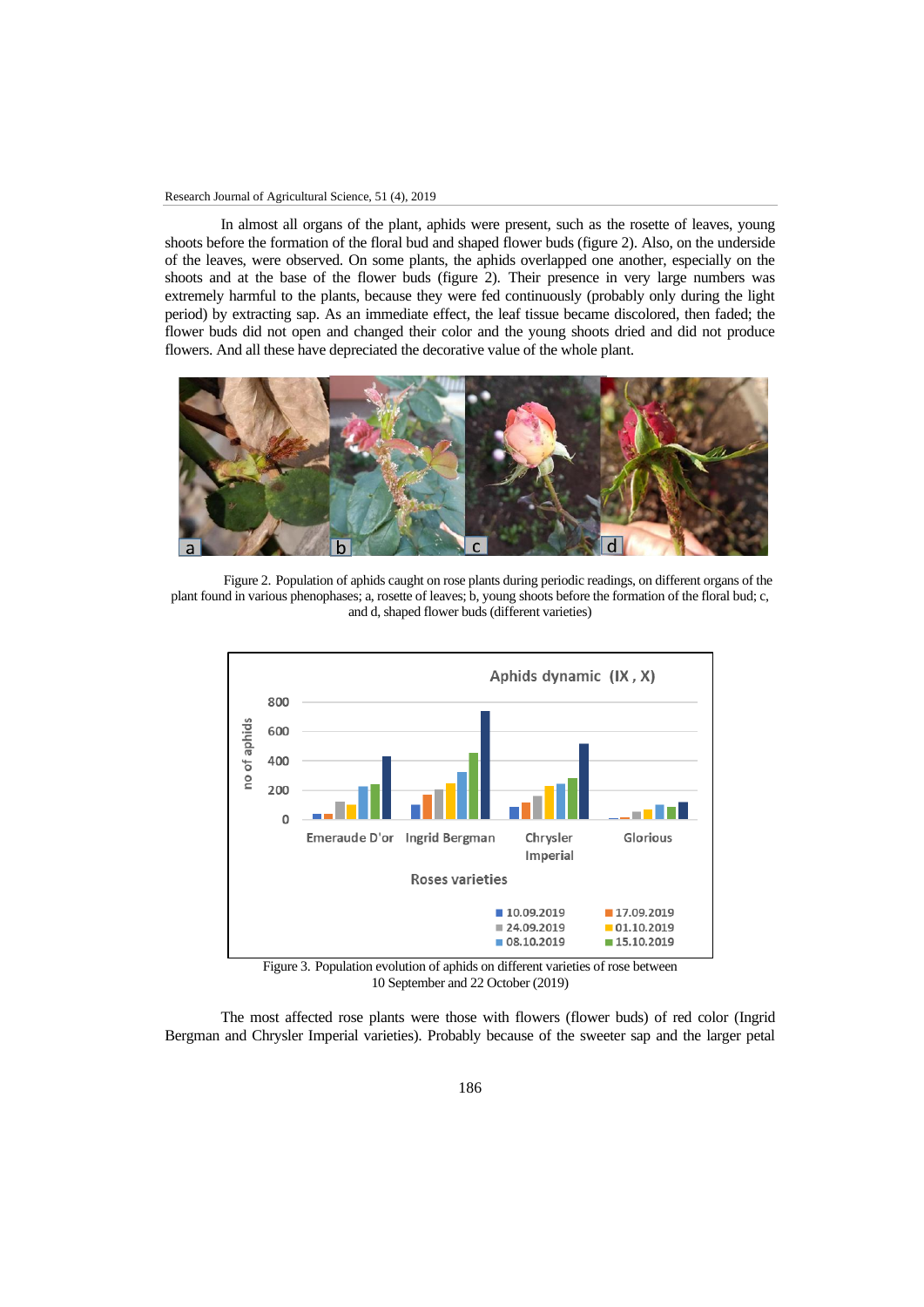thickness. The most attractive variety was Ingrid Bergman, who has a flower with thick, well connected to the substrate, soft and denser petals.

The numerical evolution of the populations during the 2 months, was increasing, from one reading to another, so that a maximum in all varieties was registered in October at the last 2 readings (15 and 22 October) (figure 3).

Besides aphids, white exuviae (shells) of pre-adult forms were observed on plants, sometimes in large numbers. And also, at several readings, the ants were observed visiting the aphid populations. The larger the aphid's population was, the more ants increased. In September, the number of ants that visited the plants (at one point) was low  $(x = 2.00 - 4.25)$  ind./reading) while in October this gradually increased (x=5.75-15.0 ind./reading) (table 3).

*Table 3*

| The presence of ants on plants when checking plants, in autumn 2019 |  |
|---------------------------------------------------------------------|--|
|---------------------------------------------------------------------|--|

|     | The presence of ants on plants when enceking plants, in autumn 2017 |  |                                                               |         |              |      |      |       |       |  |  |
|-----|---------------------------------------------------------------------|--|---------------------------------------------------------------|---------|--------------|------|------|-------|-------|--|--|
|     | Variety of roses                                                    |  | Number of ants observed on analyzed plants (2 plants/variety) |         |              |      |      |       |       |  |  |
| No. |                                                                     |  |                                                               | October |              |      |      |       |       |  |  |
|     |                                                                     |  | 10.09                                                         | 17.09   | 24.09        | 1.10 | 8.10 | 15.10 | 22.10 |  |  |
|     | Emeraude D'or                                                       |  |                                                               |         |              |      |      | 10    |       |  |  |
|     | Ingrid Bergman                                                      |  |                                                               | 11      |              | 10   | 14   |       | 20    |  |  |
|     | Chrysler Imperial                                                   |  |                                                               |         |              |      | 11   | 10    | 15    |  |  |
|     | Glorious                                                            |  |                                                               |         |              |      |      |       | 16    |  |  |
|     |                                                                     |  |                                                               |         |              |      |      |       |       |  |  |
|     |                                                                     |  | 200                                                           | 4.50    | $\Lambda$ 25 | 575  | 0.00 | 750   | 1500  |  |  |

| л         | 2.00   | 4.50   | 4.25  | 5.75  | 9.00  | 7.50  | 15.00 |
|-----------|--------|--------|-------|-------|-------|-------|-------|
| S         | 2.16   | 4.65   | 3.50  | 3.30  | 4.40  | 3.79  | 4.55  |
| <b>Sx</b> | 1.08   | 2.33   | 1.75  | 1.65  | 2.20  | 1.89  | 2.27  |
| <b>CV</b> | 108.01 | 103.44 | 82.35 | 57.46 | 48.86 | 50.48 | 30.31 |
| $Sx\%$    | 54.01  | 51.72  | 41.18 | 28.73 | 24.43 | 25.24 | 15.15 |

The connection between ants and aphids can be explained by mutual exchange, in the sense that ants feed on the liquid secretions of aphids that are sweet (figure 5). That is why, often, where the plant aphids are present, ants are encountered. The ratio of ants to aphids was at 1:20 (30). In all the varieties of rose, the values of the report have remained the same (figure 4).



Figure 4. The aphid-insect interaction on rose varieties expressed through the population level of both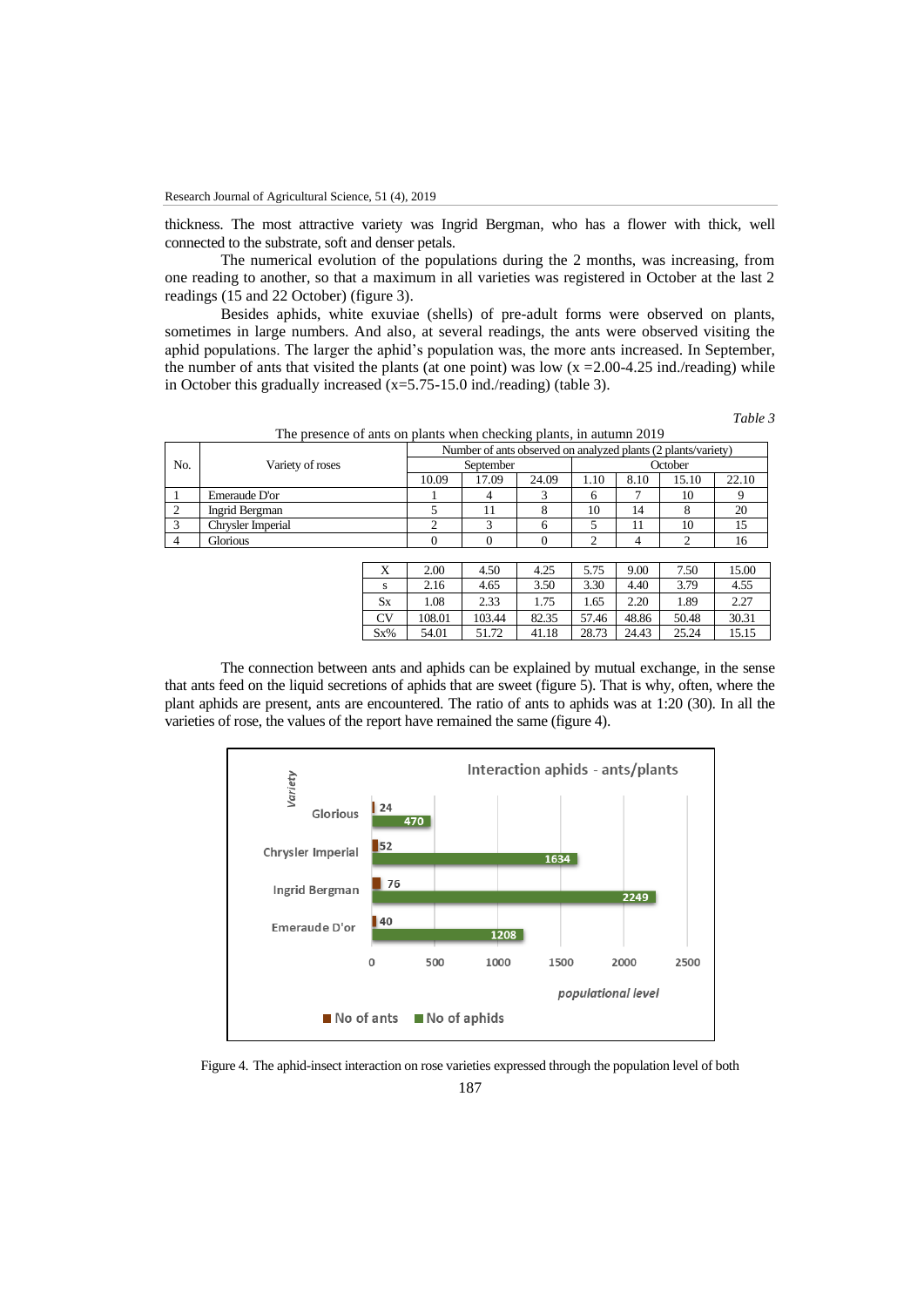

(autumn period) (2019)

Figure 5. Presence of aphids and ants on diverse variety of rose, and their useful relation

The aphids produce direct damage by extracting the sap, also indirectly by leaving the exuviae on the plants but also the sweet liquid. Indirect damages amplify the aesthetic aspect given by the presence of aphids on plants and by their discoloration.

The ants do not harm the plants, these against them clean the leaves and other organs of sticky substance known as honey dew. The sticky substance block respiration and photosynthesis of plants. In large populations of aphids, the amount of honey dew can reach the entire surface of the plant, so the ants are very helpful.

# **CONCLUSIONS**

Both aphids and ants were present at different levels on the all varieties analyzed. Overall, large aphid populations attract a large number of ants. Varieties of roses with red flower but with thick and soft petals, well connected, slightly sweet, attract more aphids (and indirectly more ants) than varieties with thin, fall petals. The presence of ants can be considered indifferent in terms of plant damage; they can only be aesthetic if we consider the decorative value of the roses.

# **ACKNOLEGEMENT**

The results presented in this paper are part of the plan for the elaboration of the dissertation work of the master's student (identified as first author) under the guidance of prof. Grozea I. (Entomology discipline coordinator).

#### **BIBLIOGRAPHY**

- BISHT, R.S., RANA, D.S., MISHRA, P.N., 2001 Biology of the rose aphid *Macrosiphum (Sitobion) rosae* formis Das (Homoptera; Aphididae). Ann. Plant. Prot. Sci. 9(2): 186-192 (PK).
- BLACKMAN R.L., 2010 Aphids-Aphidinae (Macrosiphini). Handbook for identification of British insects (Royal Entomological Society). 1–414 (UK).
- CANNON C., BUNN, B., PETRIZZO, E., ALSTON, D., 2017 Aphid pests on vegetables. Published By Utah State University Extension And Utah Plant Pest Diagnostic Laboratory. ENT-184-17 (US).

FLINT, M.L., 2013 - Pest Notes: Aphids. UC ANR Publication no. 7404 (CA-US).

GROZEA. I., 2015 - Entomologie generală. Editura Eurobit. 155 p (RO).

GOLIZADEH A., JAFARI-BEHI V., RAZMJOU J., NASERI B., HASSANPOUR M., 2017 - Population growth parameters of rose aphid. *Macrosiphum rosae* (Hemiptera: Aphididae) on different